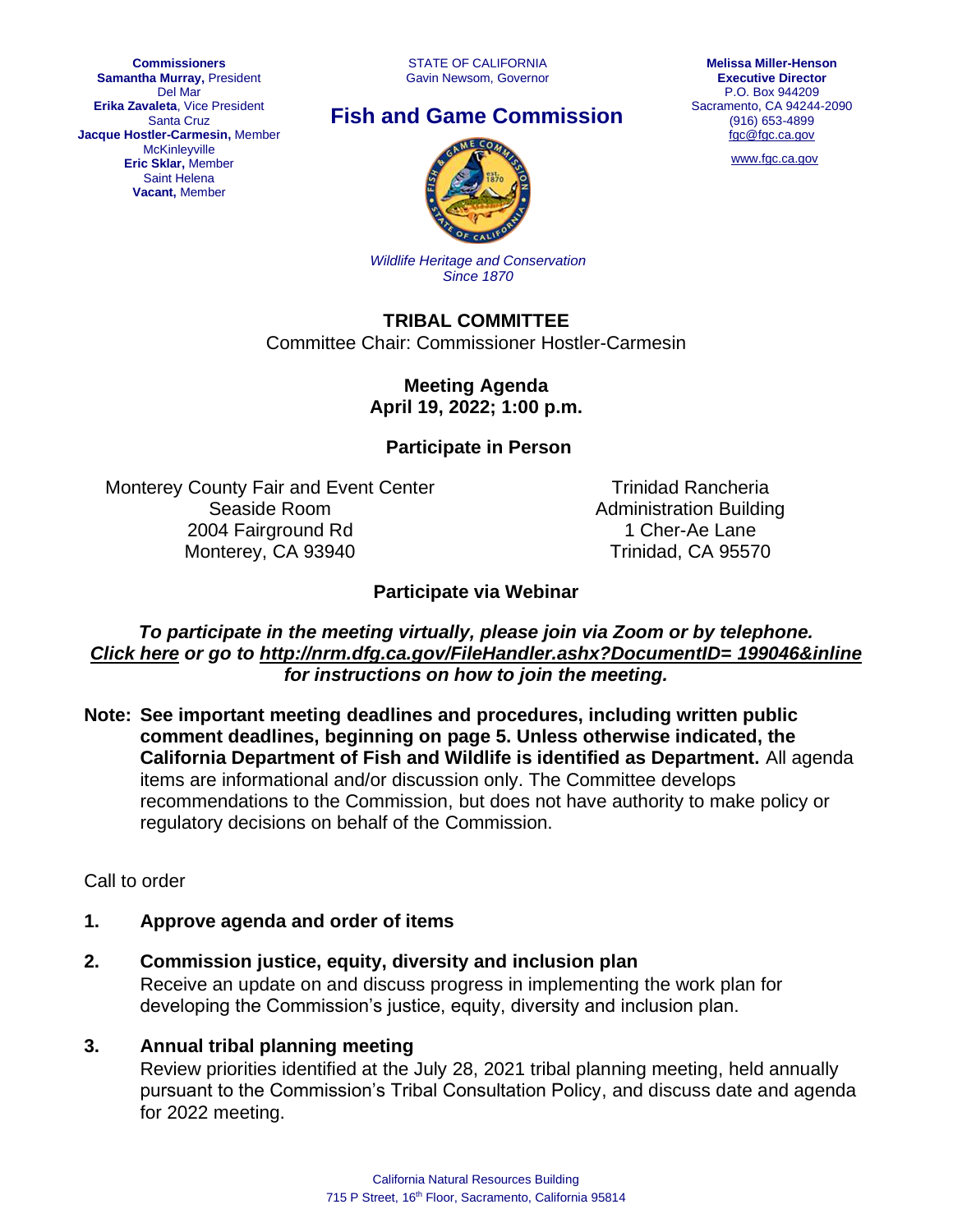### **4. Co-management roundtable discussion**

Discuss tribal co-management initiatives and projects planned or underway in collaboration with the Department, or other state agencies, and California tribes.

#### **5. Definition of "tribal subsistence harvest" and related management mechanisms**

Receive staff update on and discuss scope of new project to develop a definition related to California Native American subsistence activities (distinct from "commercial" or "recreational").

### **6. Coastal Fishing Communities Project**

Receive staff update on the project and discuss any recommendations from the Marine Resources Committee.

#### **7. Staff and agency updates requested by the Committee**

Receive updates from staff and other agencies, including current topics on the work plan for which the Committee has requested an update.

- (A) California Ocean Protection Council
	- I. Marine Protected Areas Statewide Leadership Team (MSLT): Update on tribal participation in MSLT and implementation of the MSLT work plan
- (B) Department
	- I. Law Enforcement Division
	- II. Wildlife and Inland Fisheries Division
	- III. Marine Region
		- a. Update on kelp and marine algae harvest management, including harvest review of sea palm and other edible seaweed
		- b. Update on tribal participation in the marine protected area 2022 decadal management review
- (C) Commission staff

#### **8. Future agenda items**

- (A) Review work plan agenda topics, priorities, and timeline
- (B) Potential new agenda topics for Commission consideration

#### **9. General public comment for items not on agenda**

Receive public comment regarding topics not included in this agenda.

Note: The Committee may not discuss or take action on any matter raised during this item, except to consider whether to recommend that the matter be added to the agenda of a future meeting [Sections 11125, 11125.7(a), Government Code].

#### Adjourn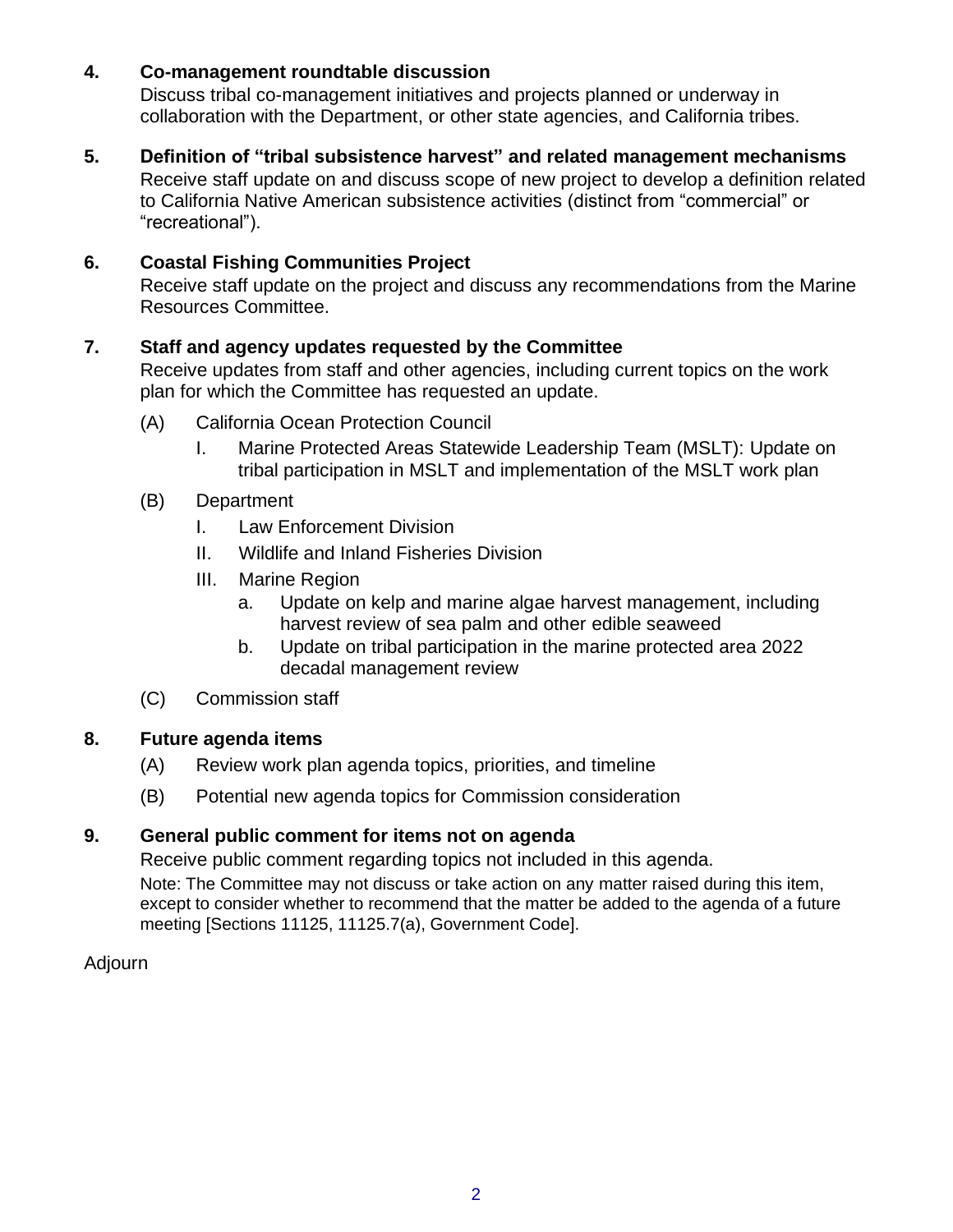# **California Fish and Game Commission Meeting Schedule**

#### **Note: As meeting dates and locations can change, please visit [www.fgc.ca.gov](http://www.fgc.ca.gov/) for the most current list of meeting dates and locations.**

| <b>Meeting Date</b>  | <b>Commission Meeting</b>                        | <b>Committee Meeting</b>                                    |
|----------------------|--------------------------------------------------|-------------------------------------------------------------|
| April 20-21, 2022    | Monterey, Trinidad and<br>webinar/teleconference |                                                             |
| May 19, 2022         | Redding (teleconference)                         |                                                             |
| May 19, 2022         |                                                  | <b>Wildlife Resources</b><br>Redding                        |
| June 15-16, 2022     | Los Angeles/Orange County                        |                                                             |
| July 14, 2022        |                                                  | <b>Marine Resources</b><br>San Diego area                   |
| August 16, 2022      |                                                  | <b>Tribal</b><br>Fortuna                                    |
| August 17-18, 2022   | Fortuna                                          |                                                             |
| September 15, 2022   |                                                  | <b>Wildlife Resources</b><br>Los Angeles/Inland Empire area |
| October 12-13, 2022  | Truckee                                          |                                                             |
| November 17, 2022    |                                                  | <b>Marine Resources</b><br>Monterey area                    |
| December 13, 2022    |                                                  | <b>Tribal</b><br>San Diego area                             |
| December 14-15, 2022 | San Diego area                                   |                                                             |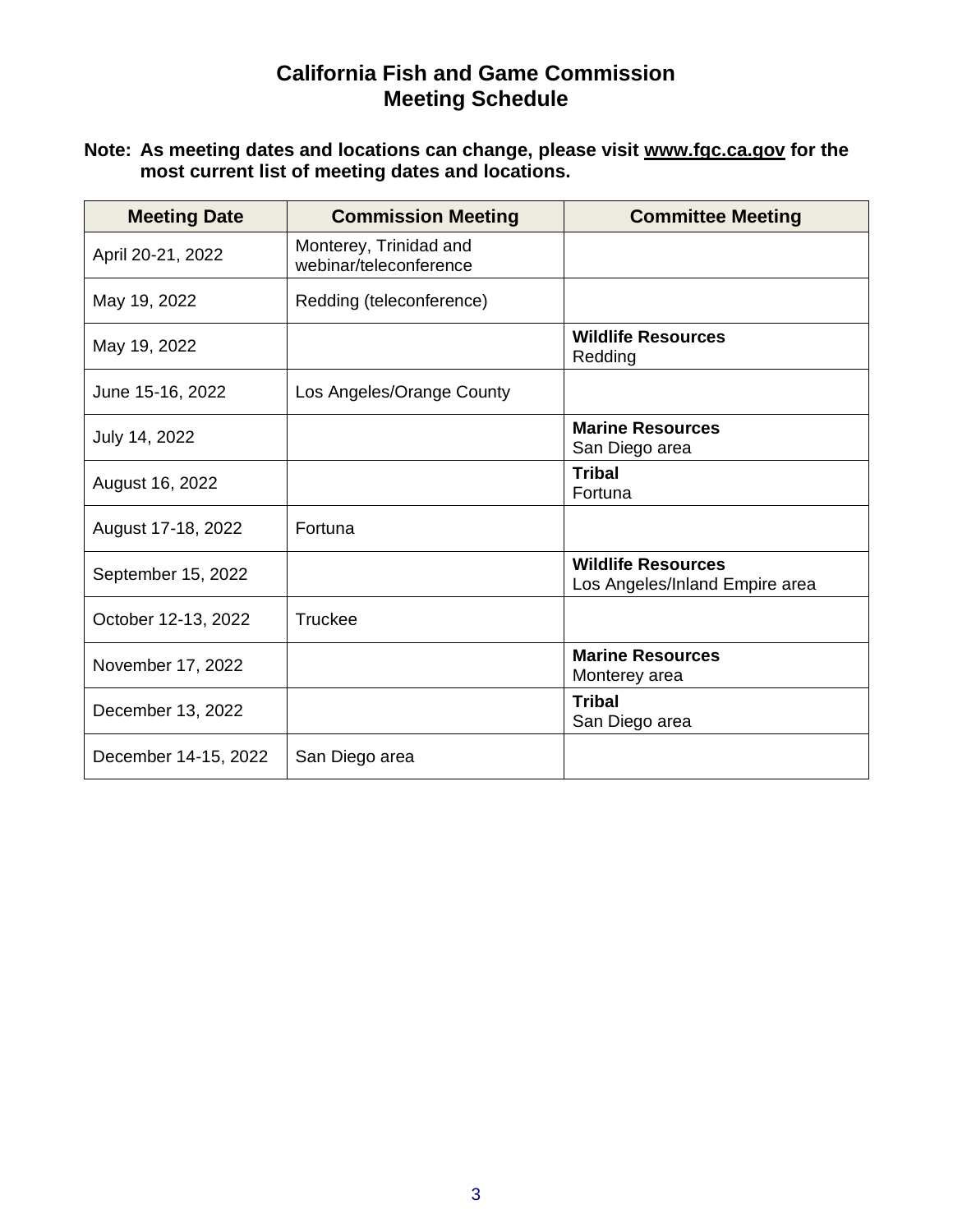# **Other Meetings of Interest**

# **Association of Fish and Wildlife Agencies**

• September 18-21, 2022 – Fort Worth, TX

## **Native American Fish and Wildlife Society**

• May 9-12, 2022 – Miami, FL

# **Pacific Fishery Management Council**

- June 7-14, 2022 Vancouver, WA
- September  $7-14 2022$ , Boise, ID
- November 2-8, 2022 Orange County, CA

# **Pacific Flyway Council**

• August 26, 2022 – Juneau, AK

## **Western Association of Fish and Wildlife Agencies**

• July 10-15, 2022 – Oklahoma City, OK

## **Wildlife Conservation Board**

- May 26, 2022 Sacramento, CA
- August 25, 2022 Sacramento, CA
- November 17, 2022 Sacramento, CA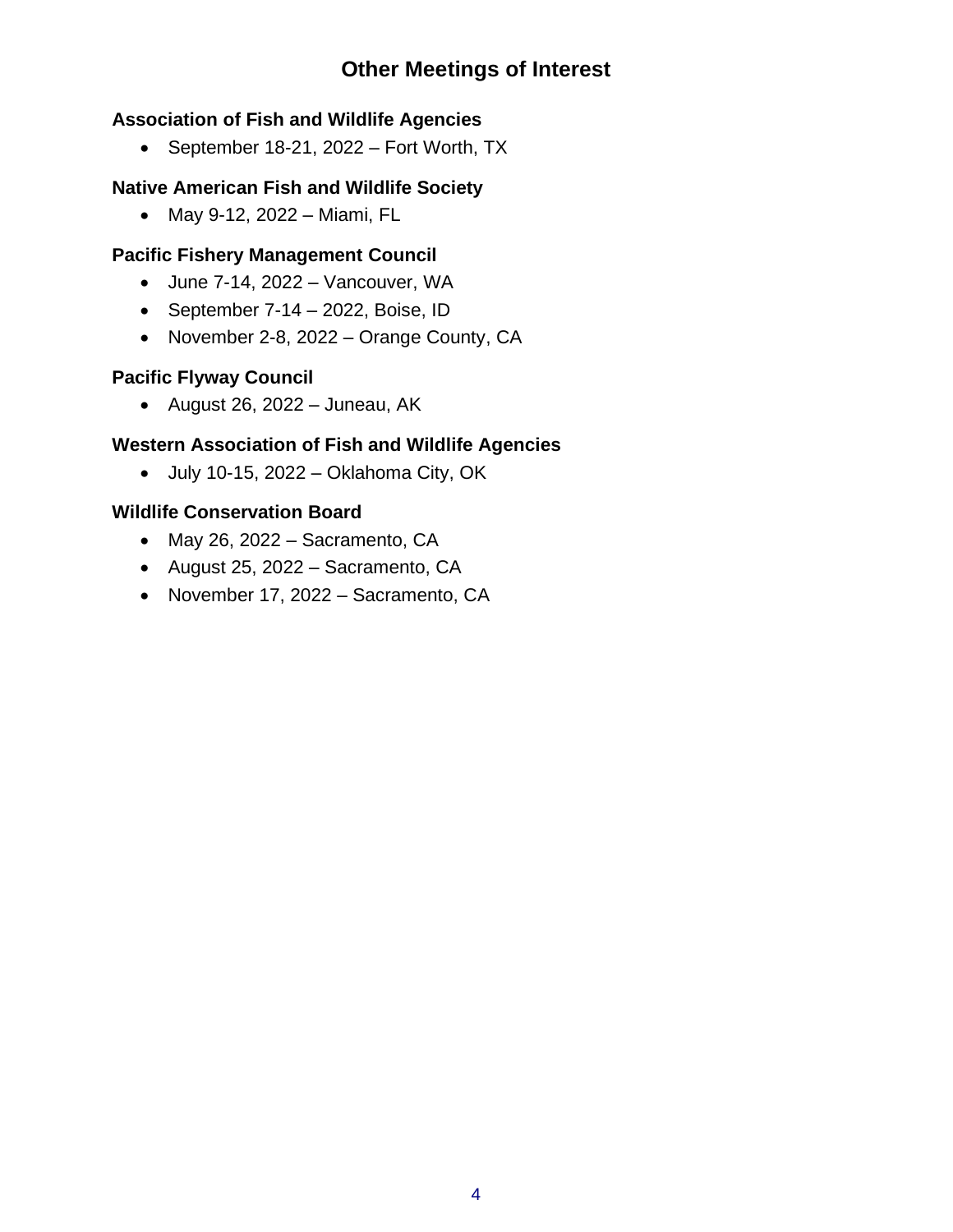## **IMPORTANT COMMITTEE MEETING PROCEDURES INFORMATION**

Welcome to a meeting of the California Fish and Game Commission's Tribal Committee. The Committee is composed of and chaired by up to two Commissioners; these assignments are made by the Commission each year.

The goal of the Committee is to allow greater time to investigate issues before the Commission than would otherwise be possible. Committee meetings are less formal in nature and provide for additional access to the Commission. The Committee follows the noticing requirements of the Bagley-Keene Open Meeting Act. It is important to note that the Committee chairs cannot take action independent of the full Commission; instead, the co-chairs make recommendations to the full Commission at regularly scheduled meetings.

The Commission's goal is preserving our outdoor heritage and conserving our natural resources through informed decision-making; Committee meetings are vital in developing recommendations to help the Commission achieve that goal. In that spirit, we provide the following information to be as effective and efficient toward that end. Welcome, and please let us know if you have any questions.

## **PERSONS WITH DISABILITIES**

Persons with disabilities needing reasonable accommodation to participate in public meetings or other Commission activities are invited to contact the Department's Equal Employment Opportunity (EEO) Office at (916) 653-9089 or EEO@wildlife.ca.gov. Accommodation requests for facility and/or meeting accessibility and requests for American Sign Language (ASL) Interpreters should be submitted at least two weeks prior to the event. Requests for real-time captioners should be submitted at least four weeks prior to the event. These timeframes are to help ensure that the requested accommodation is met. If a request for an accommodation has been submitted but is no longer needed, please contact the EEO Office immediately.

## **SUBMITTING WRITTEN MATERIALS**

The public is encouraged to attend Committee meetings and engage in the discussion about items on the agenda; the public is also welcome to comment on agenda items in writing. You may submit your written comments by one of the following methods (only one is necessary): **Email** to [fgc@fgc.ca.gov](mailto:fgc@fgc.ca.gov)**; mail** to California Fish and Game Commission, P.O. Box 944209, Sacramento, CA 94244-2090; or **deliver** to California Fish and Game Commission, 715 P Street, Sacramento, CA 95814; or **hand-deliver to a Committee meeting.**

## **COMMENT DEADLINES**

The **Written Comment Deadline** for this meeting is **5:00 p.m. on Wednesday, April 6, 2022**. Written comments received at the Commission office by this deadline will be made available to Commissioners prior to the meeting.

The **Supplemental Comment Deadline** for this meeting is **noon on Thursday, April 14, 2022**. Comments received by this deadline will be made available to Commissioners at the meeting.

After these deadlines, written comments may be delivered in person to the meeting – please bring **five** (5) copies of written comments to the meeting.

*The Committee will not consider comments regarding proposed changes to regulations that have been noticed by the Commission. If you wish to provide comment on a noticed item, please provide your comments during Commission business meetings, via email, or deliver to the Commission office.*